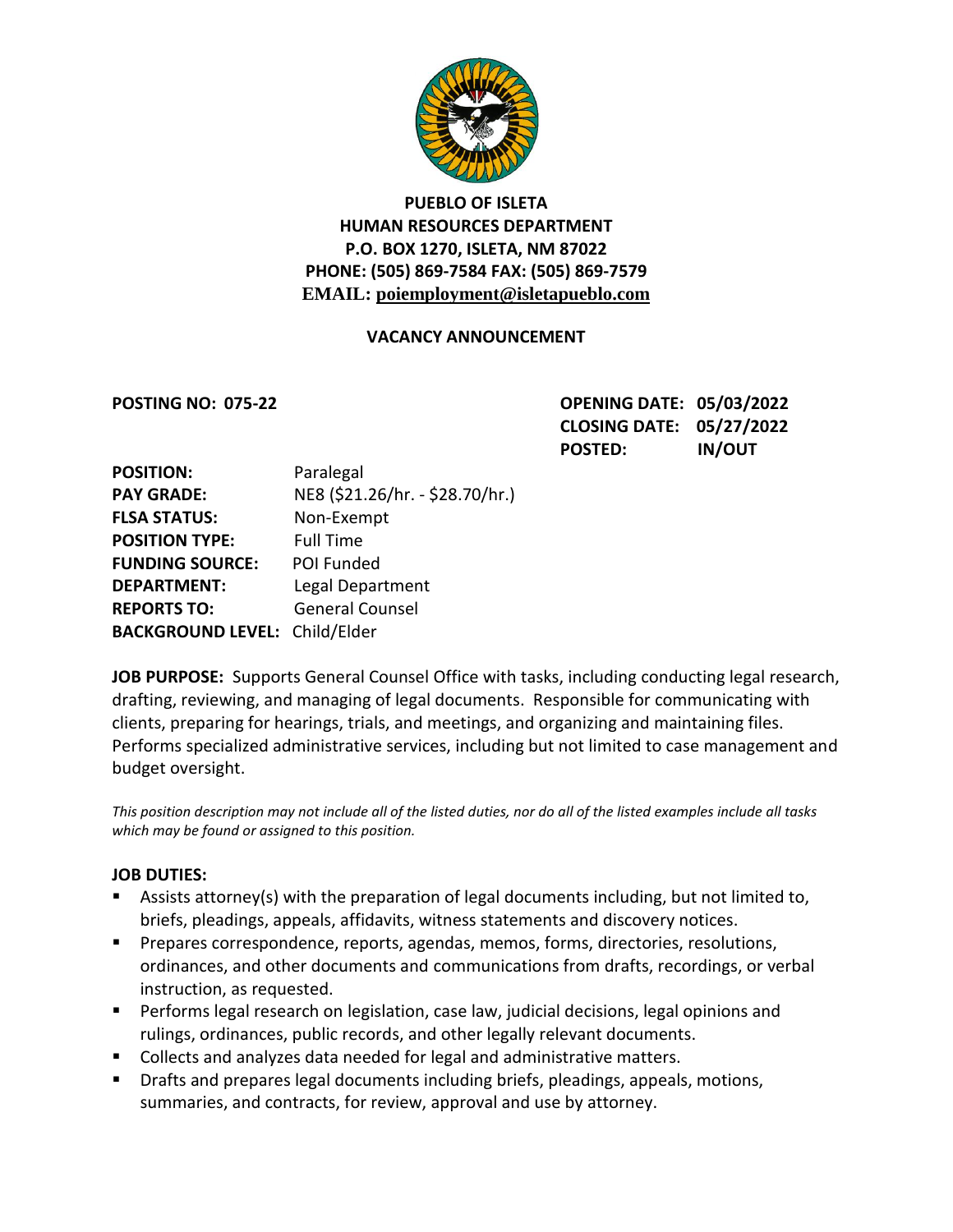- Attends meetings and takes notes and minutes as requested, documenting action items and decisions.
- Maintains the confidentially of records, conversations, and tribal issues.
- Conducts fact finding interviews with clientele as directed.
- **Prepares and gathers discovery that is requested by opposing counsel.**
- **Schedules pre-trial interviews with opposing counsel, victims and witnesses.**
- **FILES COUT COCUMENTS AND ATTER COUNTY CONTROVER ASSET IS ASSET ASSET IS A LOCULT ATTER**
- Collects, analyzes, organizes and maintains case management data and related information.
- Archives case files and related documents in accordance with correct legal practice and procedure and prepares for digital archiving, data base entry and filing.
- Greets clients and visitors; determines nature of business and screens incoming calls and correspondence. Exercises judgement and responds accordingly.
- **Prepares purchase and payment requisitions and other pertinent paperwork for processing** payments; maintains financial records.
- **Coordinates and organizes special services or projects through the legal department.**
- Responds to inquiries and requests for information from the general public, casino or tribal staff.
- **Performs other duties as assigned.**

# **MINIMUM QUALIFICATIONS/REQUIREMENTS:**

- **Associate's Degree in Paralegal Studies.**
- Two or more years of direct experience as a paralegal in a law firm or court setting.
- **E** Completion of a paralegal program approved by the New Mexico or American Bar Association (ABA) preferred.
- Valid New Mexico driver's license with ability to meet Pueblo of Isleta liability insurance requirements and maintain eligibility for insurance.
- **Must pass background check for position.**
- **Must be able to comply with the Pueblo of Isleta Drug Free Workplace policies.**

## **KNOWLEDGE, SKILL AND ABILITY REQUIREMENTS:**

- Knowledge of office functions, procedures, and policies.
- Skill in operating various word-processing, spreadsheets and database software programs in a Windows environment, including legal case management filing system.
- Skill in treating internal and external customers with tact, courtesy, and respect.
- Skill in organization and attention to detail.
- Ability to establish and maintain professional relationships with individuals of varying social and cultural backgrounds and with co-workers at all levels.
- Ability to demonstrate moral character, honesty, fairness, lack of prejudice, and desire to help when dealing with people.
- Ability to represent the organization in a professional manner, with the intent of building respect and confidence.
- Ability to maintain confidentiality and exercise discretion.
- Ability to understand legal language and principles, research methods, court pleadings and processes, and other related matters.
- Ability to analyze and problem solve.
- Ability to work under tight timelines and stress, maintaining composure.